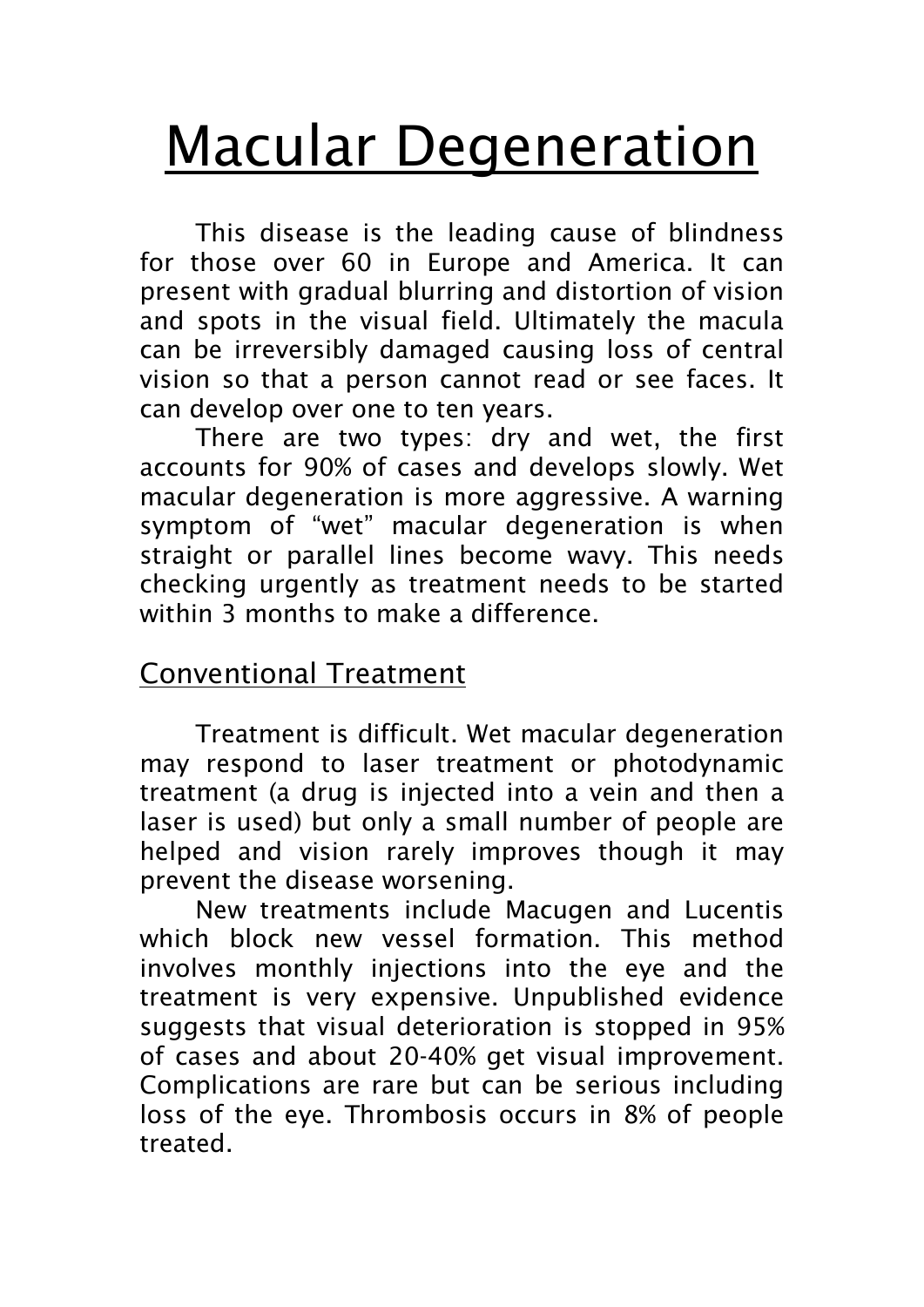#### Prevention

The single most important step is to **stop** smoking if you are a smoker.

The second important step is to **increase your** supply of anti-oxidants. The retina has more antioxidants such as Vitamin C than in any other part of the body. Anti-oxidants are obtained from fruit and vegetables, especially those that are highly coloured.

 There have been many studies of anti-oxidants. The biggest trial of anti-oxidants in macular degeneration, in America, showed that a supplement, Ocuvite, protected vision (at least when the other eye had already been lost to macular degeneration). Another trial, the Lutein anti-oxidant trial showed that those taking lutein had better vision than those who didn't. Another study showed that those with high intake of lutein and zeaxanthin (two anti-oxidants) were 50% less likely to get visual loss. A meta-analysis of 8 studies found lutein could reverse macular degeneration. The recommended dose is 20mg twice daily. Another trial showed zinc (45mg/daily) reduced visual loss in animals. An amino-acid, taurine, is also important for visual function, and this tends to be low in diabetes. Moderate wine drinkers (wine is high in antioxidants) have 20% less macular degeneration than non drinkers. The Nurse's Health study and the Health Professional's follow-up study found eating more than 4 servings of fish a week lowers the risk of macular degeneration by 35%. Researchers from Australia found eating between 100 and 142 grams of vegetable nitrate (leafy greens and beets – equivalent to 3 cups of spinach daily) reduced the risk of macular degeneration by 35%. Eating a single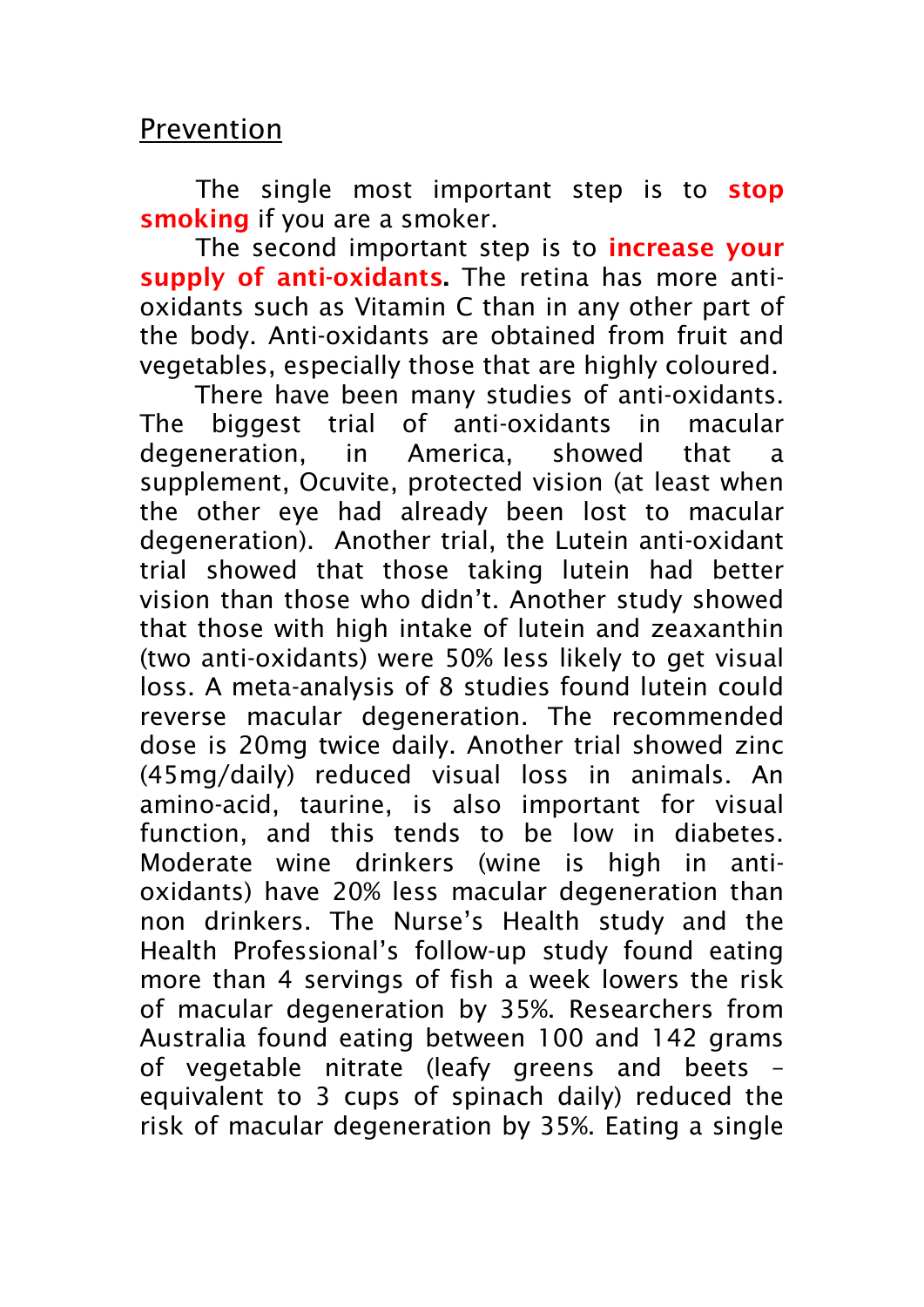carrot a day can reduce the risk of macular degeneration by 40%.

Studies in the USA of practitioners who give intravenous anti-oxidants including zinc and selenium to patients with macular degeneration show that about half the patients have a sustained improvement of vision. Those that only took supplements by mouth had poorer results but this treatment still prevented progression of the disease in the majority. Response was better in those starting treatment earlier in the course of the disease.

The third important step is to **avoid** hydrogenated fats, as these can worsen macular degeneration.

Key sources of hydrogenated fats are cooking oils and margarines but they can also be found in a wide range of processed foods such as biscuits, mayonnaise, pastries, pies, crisps and cakes. Any food sitting on a supermarket shelf with a long shelflife is likely to contain hydrogenated fats. These fats are not always easy to spot. Look for the following on labels: trans fats, partially hydrogenated vegetable oils, shortenings or vegetable fats – these are all hydrogenated fats. Emulsifiers typically contain mono- and diglycerides, which are forms of trans fats, but products containing these can labelled as free of trans fats. Avoid hydrogenated fats and avoid re-using oils. When cooking, use butter, lard, animal fats and coconut oil as they are more heat resistant. Olive oil is not so good as its smoking point is 300 degrees, giving it the potential to produce hydrogenated fats, but it is preferable to vegetable oils.

 Calcium can make macular degeneration worse. Avoid calcium supplements. Calcium is often added to foods like orange juice so check labels.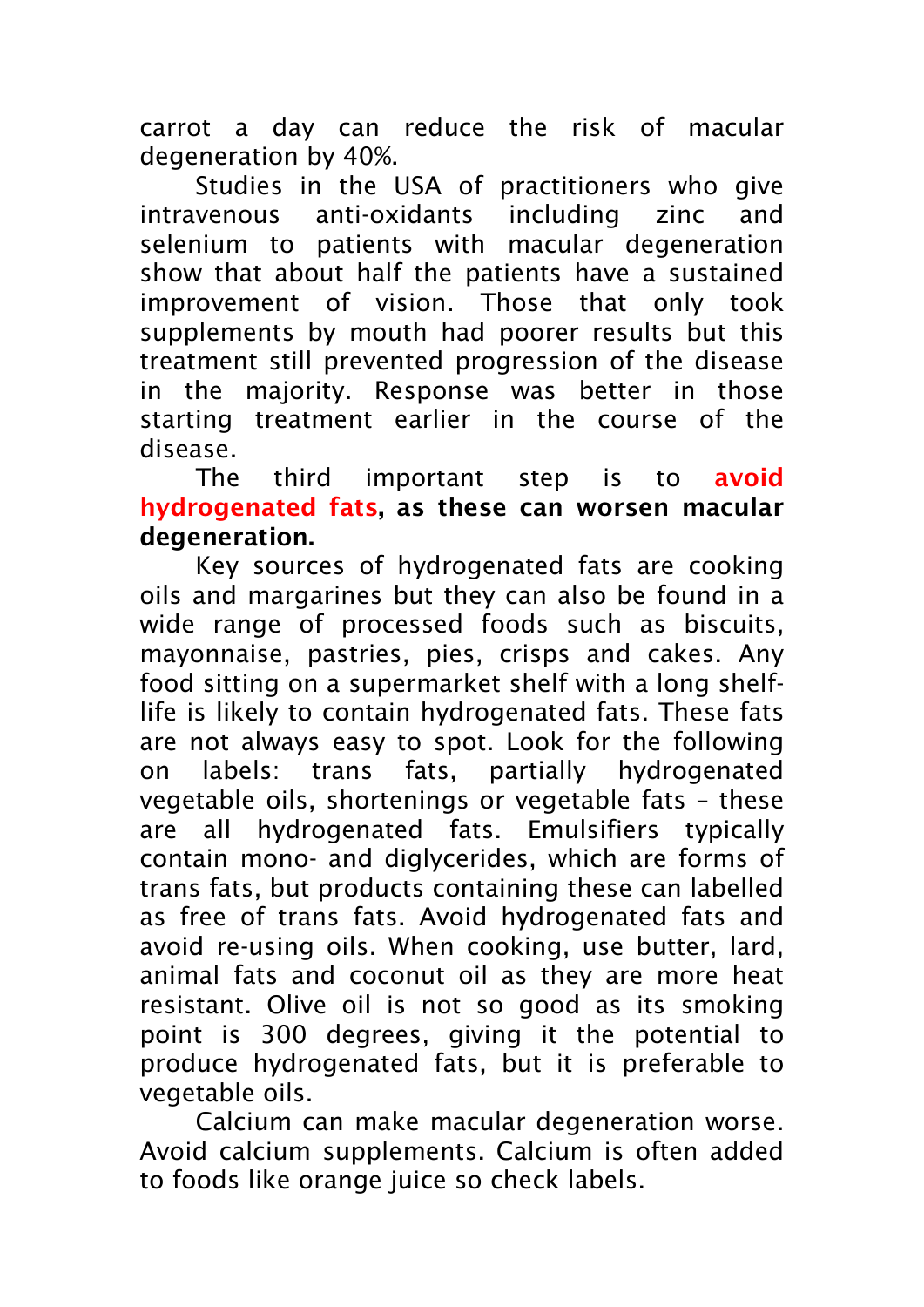The fourth important step is to reduce your exposure to the blue light from computers and phones. The University of Toledo discovered that this light can kill cells in the retina.

## What Should I Do

If no conventional treatment is available (this applies to most people) and you are not a smoker then the next step is to increase the anti-oxidants in your body to a maximum.

A general principle here is that the best source of anti-oxidants is from food rather than from supplements. One reason for this is that many of the anti-oxidants in food have yet to be discovered so cannot be supplemented. The richest source of anti-oxidants is bilberries but eat all coloured fruit and vegetables, with as many colours as you can find. One study found that oranges were more effective than other fruits and vegetables. Kale and spinach have been shown to benefit macular degeneration as have oily fish (mackerels, herrings, sardines). Avoid margarine as this can worsen macular degeneration (probable as it contains harmful trans fatty acids).

 Results from the USA suggest intravenous supplements are better than those taken by mouth. Although this treatment is not available in the UK there is a method which would be expected to give much the same benefits. This is to use a juicer. Drinking freshly juiced fruit and vegetables is like having an infusion of anti-oxidants. Use organic where possible because juicing not only concentrates the anti-oxidants but also concentrates pesticides. Add parsley to whatever you are juicing as it is especially high in lutein and zeoxanthin.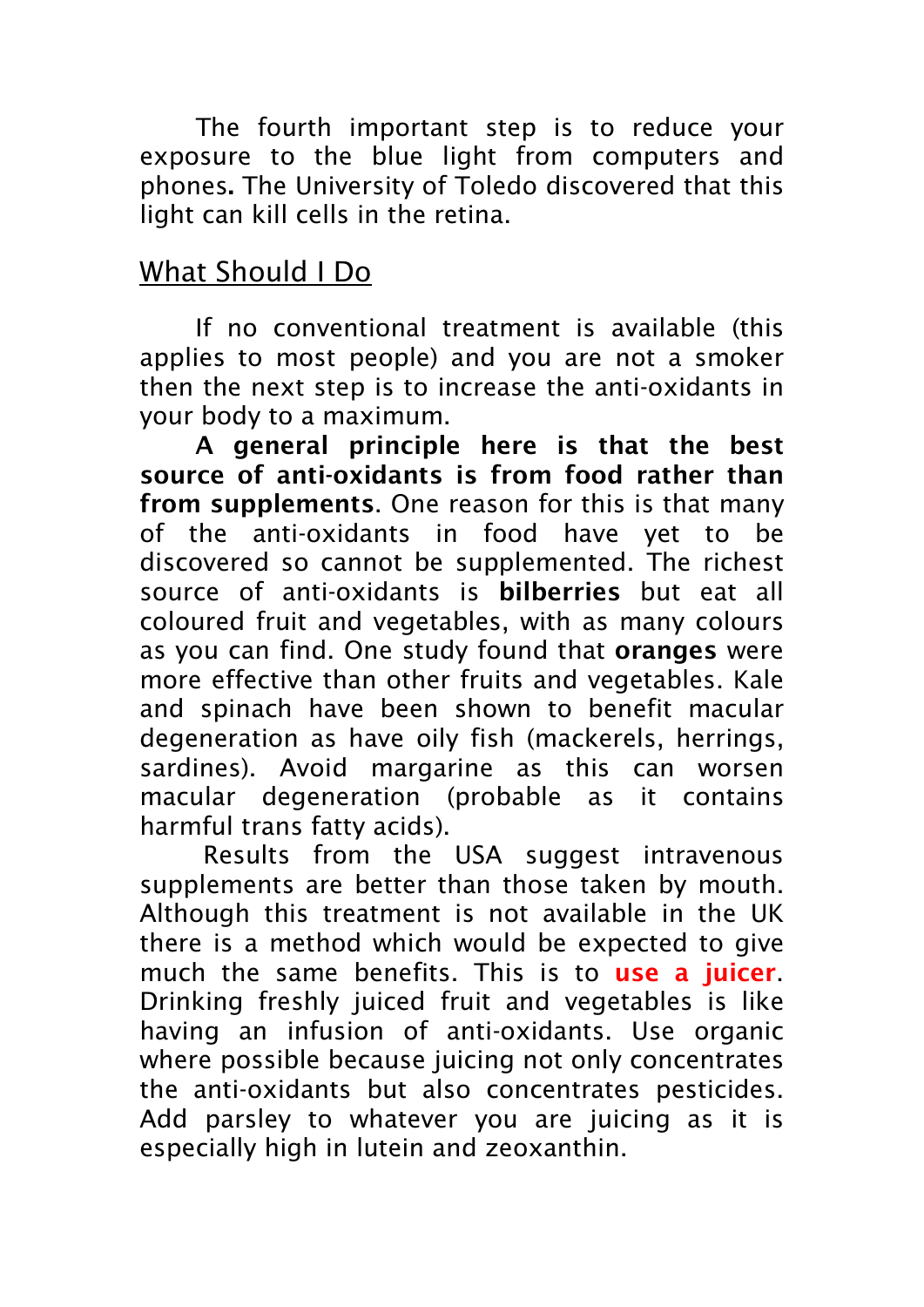In addition it takes little effort to make a big bowl full of bilberries, blackberries, strawberries, raspberries, oranges, grapes and other coloured fruit which can be kept in the fridge and eaten each day.

Supplement are available from health food shops. These include Vitamin C 1000-3000mg daily, zinc 30-50mg daily (before bedtime), lutein 5-20mg daily, Vitamin E 400-800iu/daily, taurine 500- 1500mg daily. Astaxanthin is a supplement that improves blood supply to the retina. Aim for 4mg daily. here are many combination formulas now available. However remember the supplements are less important than the food but can add to the benefits obtained from the foods.

Absorption of nutrients from the stomach decreases as you get older. It is therefore important to avoid tablets which block stomach acid (omeprazole, lansopazole, ranitidine) as these further reduce absorption of nutrients.

## Blue Light

Research from the University of Toledo has found that blue light from computers and mobile phones can kill cells in the retina and worsen macular degeneration. It makes sense to limit screen time or have breaks when using these screens for long.

#### Eccentric Viewing

 In macular degeneration the central part of vision is lost. However it is possible to train the eye to see with the non central part of the eye where vision remains unaffected. This means training the eye to see in a different way. This technique requires